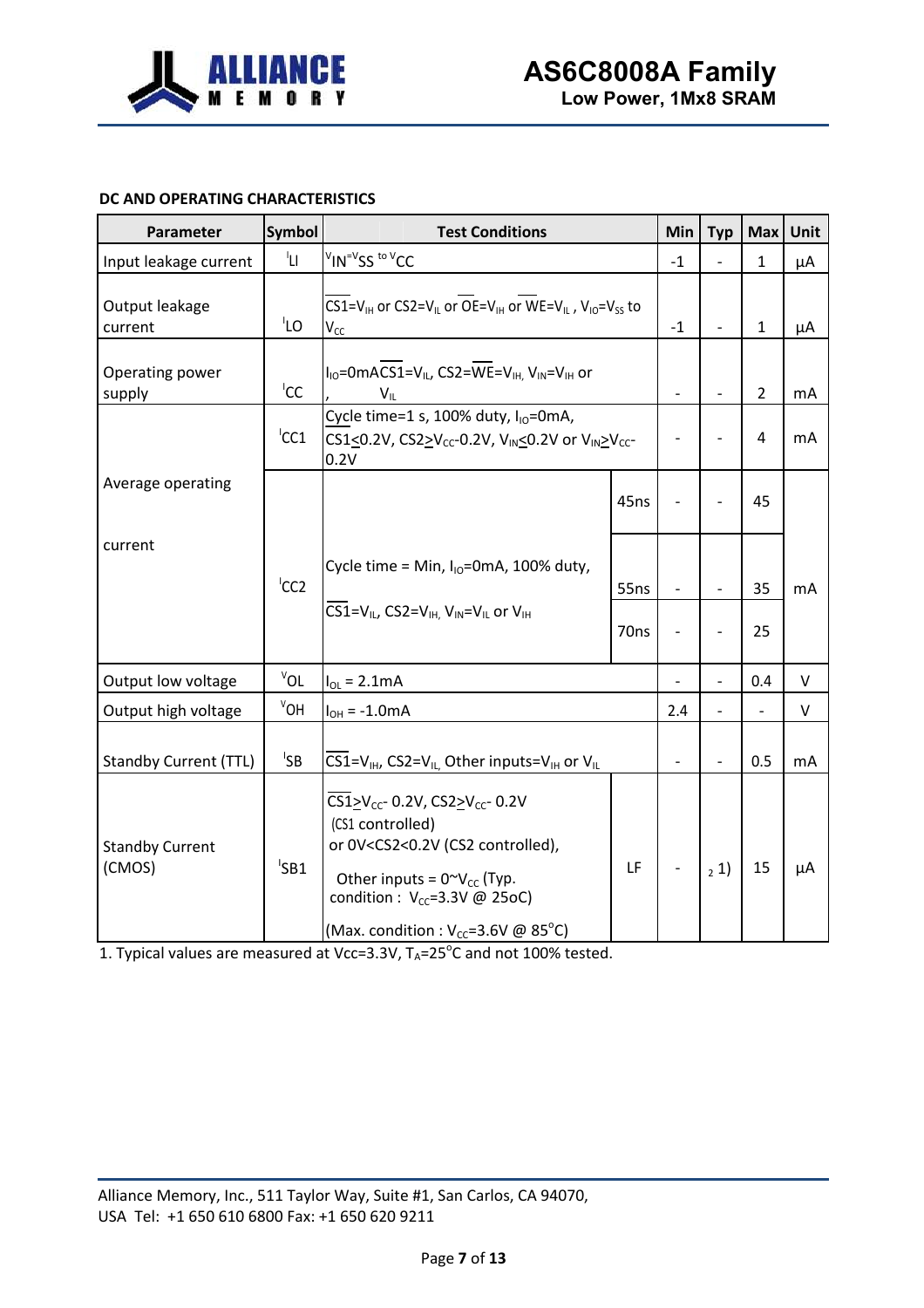

 $V_{TM}^{3}$ 

 $\epsilon$ 

 $CL^{1)}$ 

 $R_1^{2}$ 

 $\frac{1}{2}$  R<sub>2</sub><sup>2)</sup>

ó

AC OPERATING CONDITIONS Test Conditions (Test Load and Test Input/Output Reference) Input Pulse Level : 0.4 to 2.4V<br>Input Pulse Level : 0.4 to 2.4V Input and Output reference Voltage : 1.5V Output Load (See right) :  $CL^{1)} = 100pF + 1$  TTL(70nsec)  $CL^{1}$  = 30pF + 1 TTL(45ns/55ns) 1. Including scope and Jig capacitance<br>2.  $R_1$ =3070 $\Omega$ ,  $R_2$ =3150 $\Omega$ 



4. CL = 5pF + 1 TTL (measurement with tLz. tHz. toLz. toHz. twHz)

**READ CYCLE** ( $V_{cc}$ =2.7 to 3.6V, Gnd = 0V,  $T_A$  = -40<sup>o</sup>C to +85<sup>o</sup>C)

|                                 |                                    | 45ns     |            |      |
|---------------------------------|------------------------------------|----------|------------|------|
| <b>Parameter</b>                | Symbol                             | Min      | <b>Max</b> | Unit |
| Read cycle time                 | <sup>t</sup> RC                    | 45       |            | ns   |
| Address access time             | <sup>t</sup> AA                    |          | 45         | ns   |
| Chip select to output           | tco1 <sup>, t</sup> co2            |          | 45         | ns   |
| Output enable to valid output   | <sup>t</sup> OE                    |          | 30         | ns   |
| Chip select to low-Z output     | $t$ LZ1 <sup>, t</sup> LZ2         | 5        |            | ns   |
| Output enable to low-Z output   | <sup>t</sup> OLZ                   | 5        |            | ns   |
| Chip disable to high-Z output   | <sup>t</sup> HZ1, <sup>t</sup> HZ2 | $\Omega$ | 20         | ns   |
| Output disable to high-Z output | <sup>t</sup> OHZ                   | 0        | 20         | ns   |
| Output hold from address        | <sup>t</sup> OH                    |          |            |      |
| change                          |                                    | 10       |            | ns   |

|                               |                  | <b>45ns</b> |            |      |
|-------------------------------|------------------|-------------|------------|------|
| Parameter                     | <b>Symbol</b>    | Min         | <b>Max</b> | Unit |
| Write cycle time              | <sup>t</sup> WC  | 45          |            | ns   |
| Chip select to end of write   | tcw1,tcw2        | 45          |            | ns   |
| Address setup time            | <sup>t</sup> AS  | 0           |            | ns   |
| Address valid to end of write | t <sub>AW</sub>  | 45          |            | ns   |
| Write pulse width             | <sup>t</sup> WP  | 45          |            | ns   |
| Write recovery time           | <sup>t</sup> WR  | 0           |            | ns   |
| Write to ouput high-Z         | <sup>t</sup> WHZ | 0           | 20         | ns   |
| Data to write time overlap    | <sup>t</sup> DW  | 25          |            | ns   |
| Data hold from write time     | <sup>t</sup> DH  | 0           |            | ns   |
| End write to output low-Z     | <sup>t</sup> OW  | 5           |            | ns   |

Alliance Memory, Inc., 511 Taylor Way, San Carlos, CA 94070, USA Tel: +1 650 610 6800 Fax: +1 650 620 9211

March 2017 v.2.0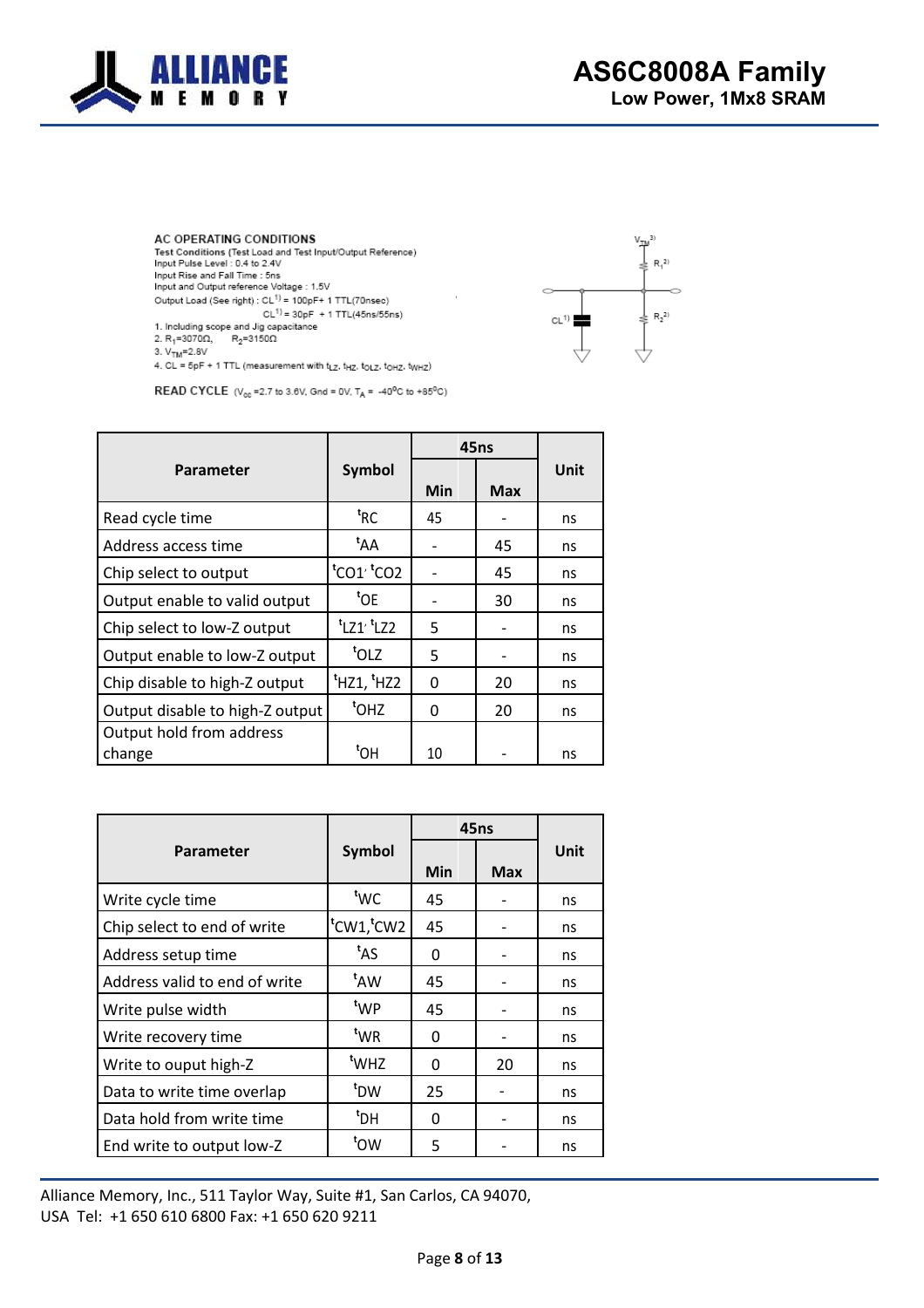

# **TIMING DIAGRAMS**

### TIMING WAVEFORM OF READ CYCLE(1) (Address Controlled, CS1=OE=V<sub>II</sub>, CS2=WE=V<sub>IH</sub>)



# TIMING WAVEFORM OF READ CYCLE(2) (WE = VIH)



#### **NOTES** (READ CYCLE)

- $1.t_{HZ1,2}$  and  $t_{OHZ}$  are defined as the outputs achieve the open circuit conditions and are not referenced to output voltage levels.
- 2.At any given temperature and voltage condition,  $t_{HZ1,2}(Max.)$  is less than  $t_{LZ1,2}(Min.)$  both for a given device and from device to device interconnection.

Alliance Memory, Inc., 511 Taylor Way, San Carlos, CA 94070, USA Tel: +1 650 610 6800 Fax: +1 650 620 9211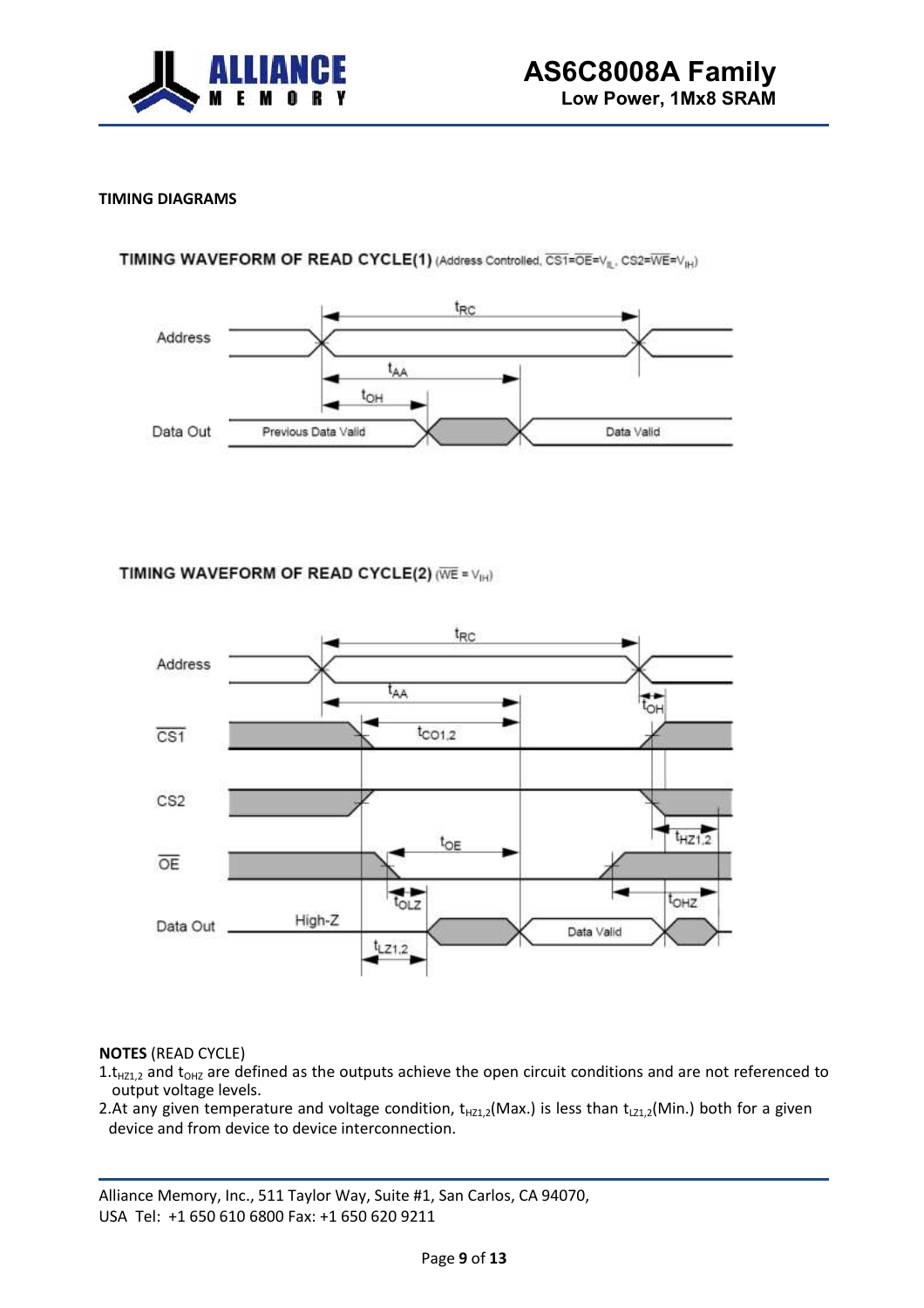

#### TIMING WAVEFORM OF WRITE CYCLE(3) (CS2 Controlled)



NOTES (WRITE CYCLE)

- 1. A write occurs during the overlap(t<sub>WP</sub>) of low CS1, a high CS2 and low WE. A write begins at the latest transition among CS1 goes low, CS2 goes high and WE goes low. A write ends at the earliest transition among CS1 goes high, CS2 goes low and WE goes high. The t<sub>wp</sub> is measured from the beginning of write to the end of write.
- 2. t<sub>CW</sub> is measured from the CS1 going low or CS2 going high to end of write.
- 3.  $t_{AS}$  is measured from the address valid to the beginning of write.

4. t<sub>///R</sub> is measured from the end or write to the address change. t<sub>///R</sub> applied in case a write ends as CS1 or WE going high or CS2 going low.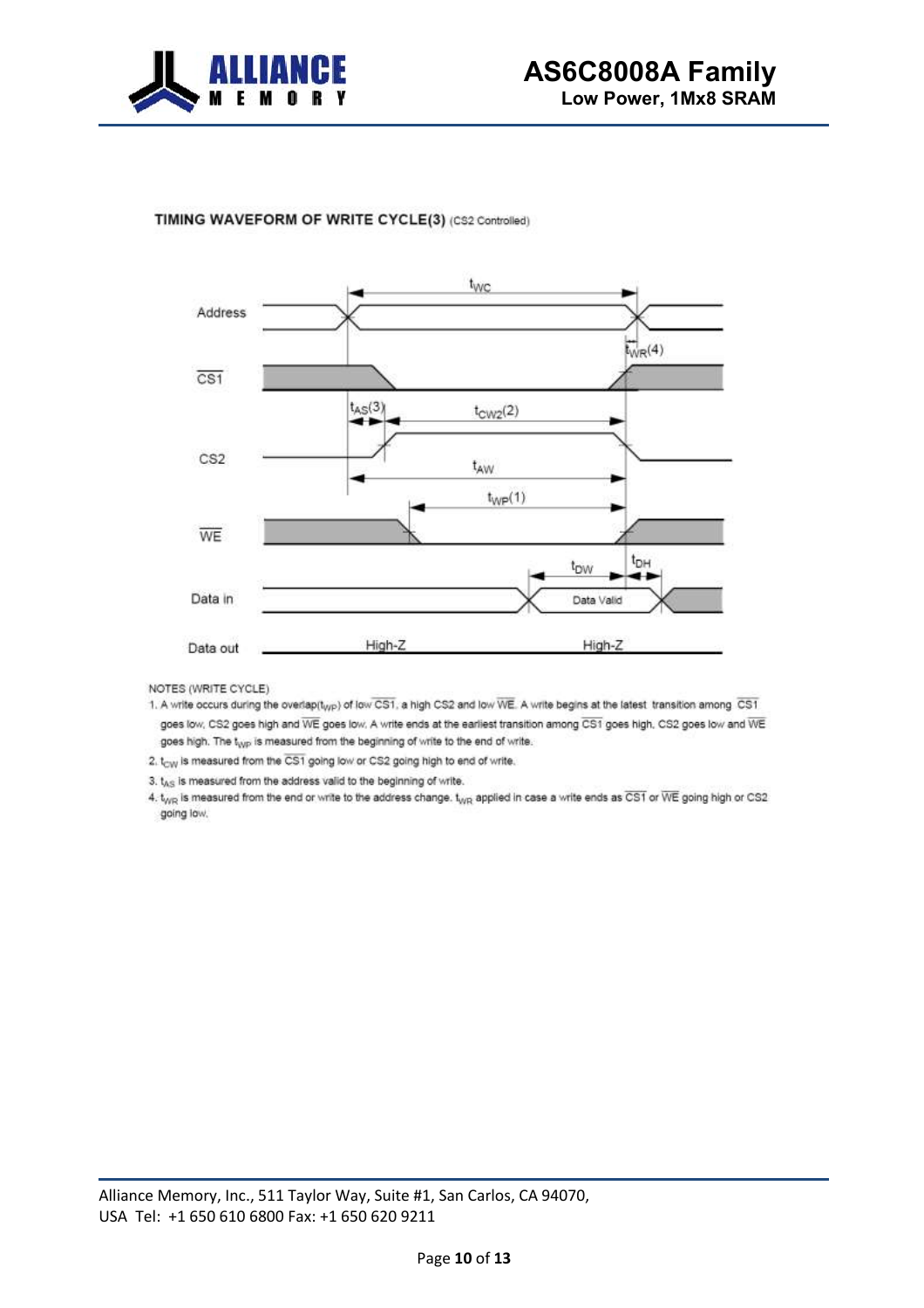

# **DATA RETENTION CHARACTERISTICS**

| Parameter                               | Symbol           | <b>Test Condition</b>                                                     | Min                      | <b>Typ</b>               | <b>Max</b> | <b>Unit</b> |
|-----------------------------------------|------------------|---------------------------------------------------------------------------|--------------------------|--------------------------|------------|-------------|
| $V_{cc}$ for Data Retention             | $v_{DR}$         | I <sub>SB1</sub> Test Condition<br>(Chip Disabled) <sup>1)</sup>          | 1.5                      | $\overline{\phantom{0}}$ | 3.6        | v           |
| Data Retention Current                  | 'DR              | $V_{cc}$ =1.5V, $I_{SB1}$ Test Condition<br>(Chip Disabled) <sup>1)</sup> | $\overline{\phantom{0}}$ |                          | 4          | μA          |
| Chip Deselect to Data Retention<br>Time | t <sub>SDR</sub> | See data retention wave                                                   | 0                        | $\overline{\phantom{a}}$ |            |             |
| <b>Operation Recovery Time</b>          | <sup>t</sup> RDR | form                                                                      | ${}^{\text{t}}$ RC       |                          |            | ns          |

### **NOTES**

1. See the  $I_{SB1}$  measurement condition of datasheet page 5.

### DATA RETENTION WAVE FORM



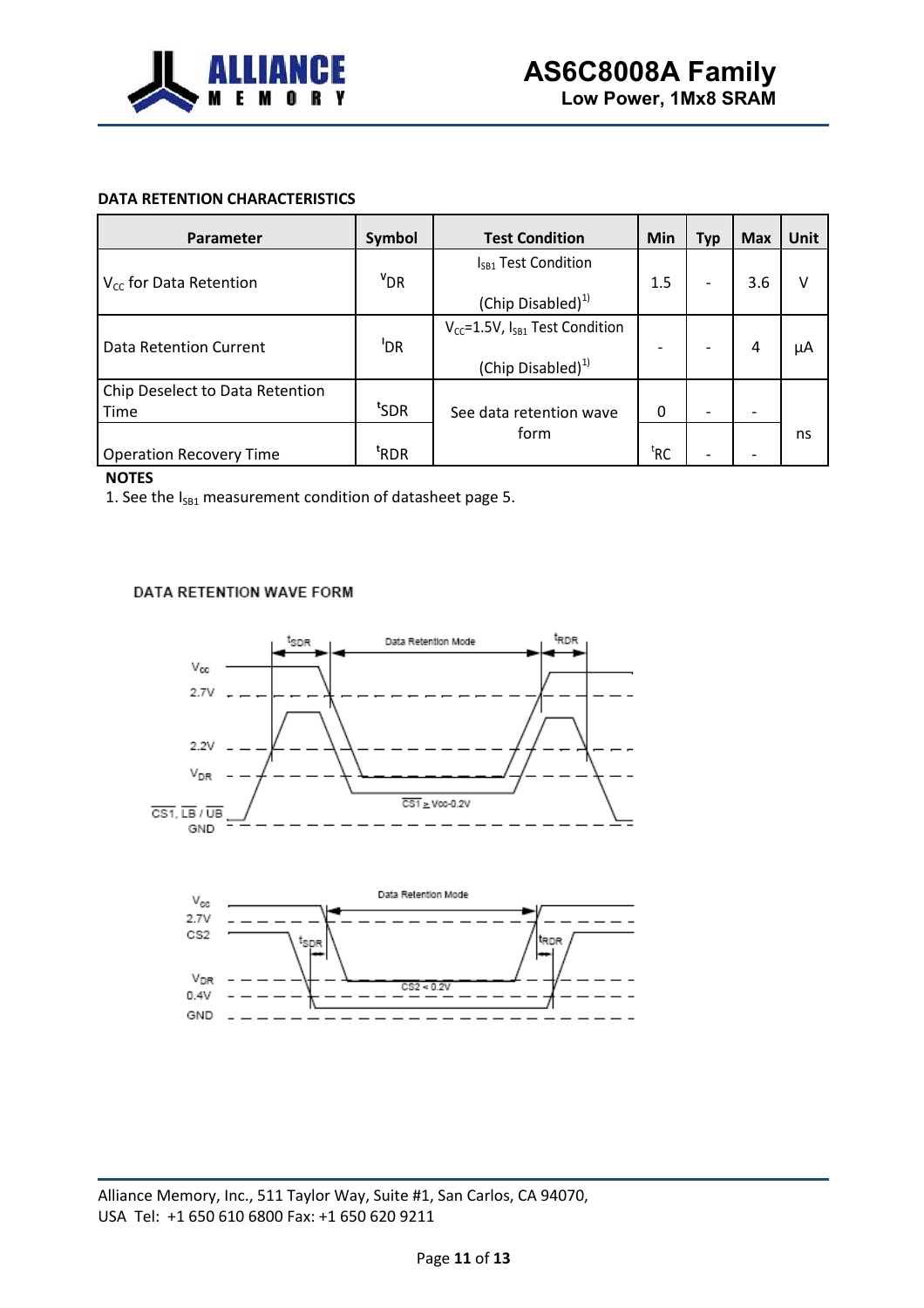

# **PACKAGE DIMENSION**

44 - TSOP2 (0.8mm pin pitch)